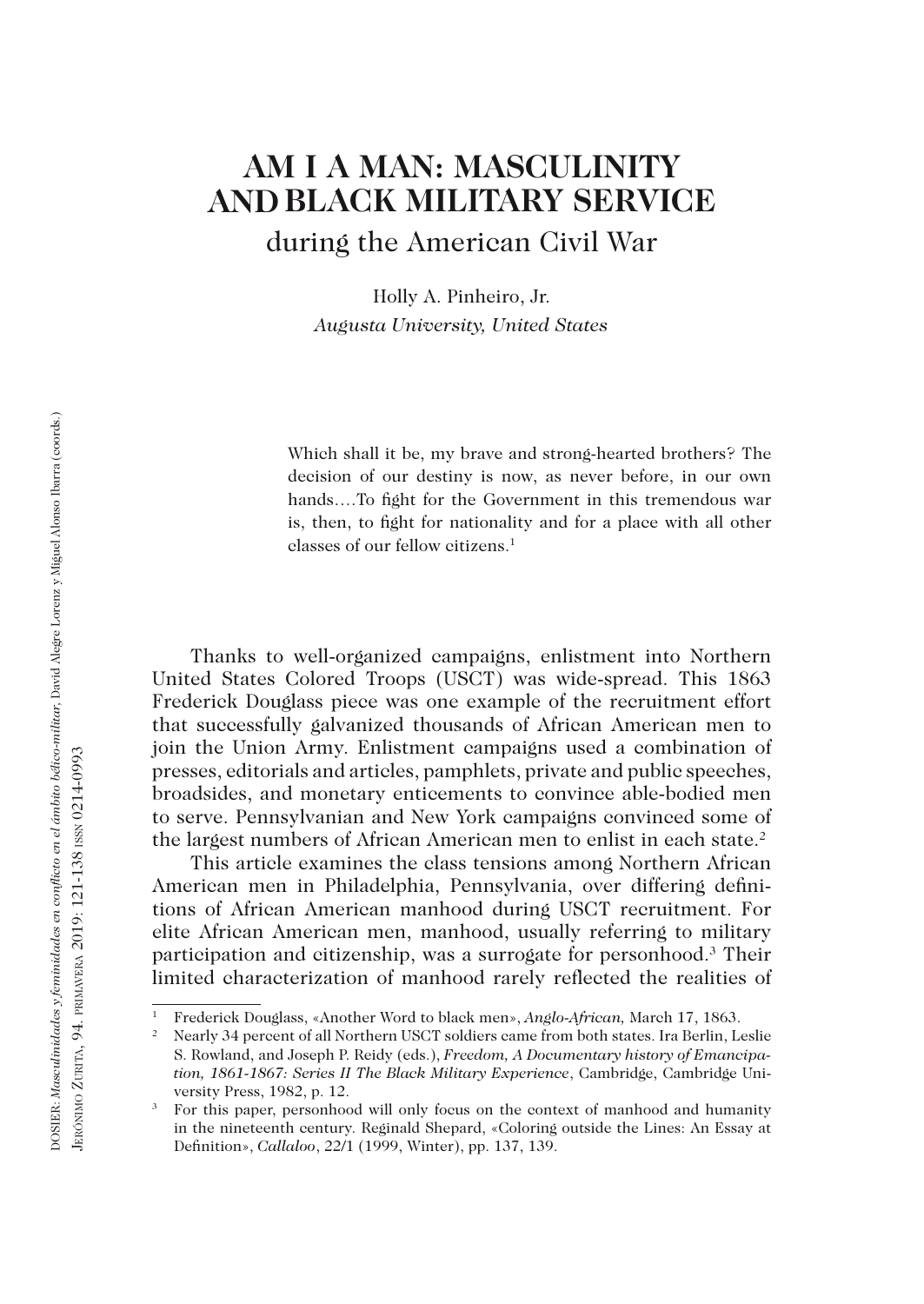many working poor African American men who framed their manhood by surviving racism. This study problematizes «manhood» to recognize that there was no single trait or definition.4

An examination of the contentious debate of black enlistment will explore topics, including citizenship, suffrage, racial violence, education, and employment by investigating the lives of Northern USCT soldiers and their families from 1850 to 1863. By using an intersectional analytic approach, this article explores the contentious issue of Northern African American manhood. All of this chaos was due to whites' othering of African American men, through a crossing of race and gender, to ignore their humanity and various traits of manhood.<sup>5</sup>

Previous scholarship has carefully examined USCT soldiers' wartime and postwar experiences.<sup>6</sup> While there is scholarship on the antebellum experience of formerly enslaved Southern USCT soldiers emphasizing their move from slaves to freedmen looking at issues, such as whites refusing to recognize the manhood of enslaved men, historians have yet to study the antebellum experiences of Northern freeborn USCT soldiers.<sup>7</sup> Perhaps the fact that Southern formerly enslaved USCT soldiers was a more appealing topic for analysis given their dramatic and sudden change in status. Coupled with the fact that formerly enslaved people played a direct role in ending slavery. However, little analysis on Northern USCT soldiers and their antebellum experiences exists, which does a disservice to understanding how the war impacted Northern African Americans.

<sup>4</sup> A simplified usage of manhood would be an attack on women which this article does not desire doing. «Manhood» naturalizes the conflict between men and women. Manhood was not in a crisis of masculinity eventually gets resolved. For this paper, manhood will refer to adult men. Hortense J. Spillers, «Mama's Baby, Papa's Maybe: An American Grammar Book», *Diacritics*, Culture and Countermemory: The «American» connection, 17/2 (Summer, 1987), pp. 66, 69.<br>Sylvia Wynter, «Unsettling the Coloniality of Being/Power/Truth/Freedom: Towards the

Human, After Man, Its Overrepresentation-An Argument», *CR: The New Centennial Review*, 3/3 (2003, Fall), pp. 267, 291, 301.

<sup>6</sup> Joseph T. Glatthaar, *Forged in Battle: The Civil War Alliance of Black Soldiers and White Officers*, Baton Rouge, Louisiana State University Press, 1990, pp. 109-117; Caroline E. Janney, *Remembering the Civil War: Reunion and the Limits of Reconciliation,* Chapel Hill, The University of North Carolina Press, 2013, pp. 115-115, 117, 119, 121, 226. The information on the experiences of enslaved men please refer the following stud-

ies: Thomas A. Foster, «The Sexual Abuse of Black Men under American Slavery», and David Doddington, «Manhood, Sex, and Power in Antebellum Slave Communities», in Daina Ramey Berry and Leslie M. Harris (eds.), *Sexuality and Slavery: Reclaiming Intimate Histories in the Americas*, Athens, University of Georgia Press, 2018, pp. 124-144 and 145-158; Sarah N. Roth, «"How a Slave was Made a Man": Negotiating Black Violence and Masculinity in Antebellum Slave Narratives», *Slavery & Abolition: A Journal of Slave and Post-Slave Studies,* 28/2 (2007), pp. 255-275, Eugene D. Genovese, *Roll, Jordan, Roll: The World the Slaves Made,* New York, Vintage Books, 1972, pp. 444-447, 492-493.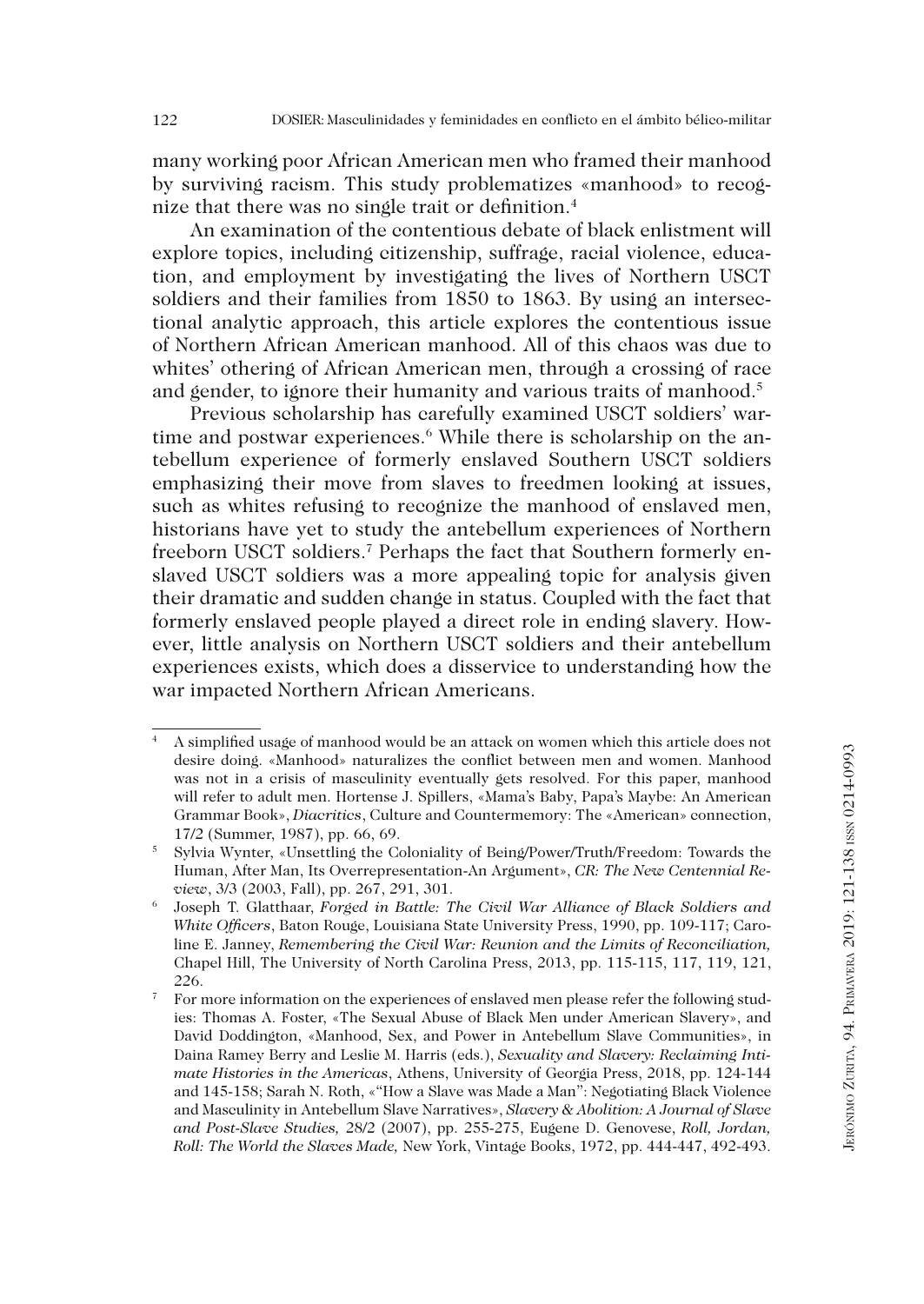## **Defining African American Manhood**

There was no single definition of adult African American manhood in nineteenth century as it varied considerably among African Americans and whites. Most whites often portrayed African American men as having no masculine characteristics but they were instead effeminate and therefore failed to live up white conceptions of masculinity.8 African American men, however, perceived their own manhood in a myriad of ways. Displaying physicality, pursuing intellectual endeavors, practicing self-restraint, acquiring citizenship rights, participating in the military, having voting rights, being a sole wage-earner, getting married and becoming fathers, making dependents submit to their «authority», and protecting themselves and other African Americans from racial discrimination collectively comprised the complex construction of African American manhood.9 This article reveals that advocates of enlistment, African American and white, preferred to focus on manhood regarding military patriotism and citizenship as *the*  only way that white society would ever recognize African American manhood.

Americans have traditionally treated military service as a malegendered experience. American military service, especially during times of national crisis, was a male domain where men willingly sacrificed their lives for a greater good –the nation–.10 Meaning that for some American military service is a defining component of manhood. Before the creation of USCT regiments, African American men could not officially enlist in the military or join in a militia.11 Once USCT enlistment began, some advocates began emphasizing that military service provide African American men with the final opportunity to

<sup>8</sup> Bruce Dorsey, *Reforming Men and Women: Gender in the Antebellum City*, Ithaca, Cornell University Press, 2002, pp. 139-140.<br>William Yates, Rights of colored men to suffrage, citizenship and trial by jury, Phila-

delphia, Merrihew and Gunn, 1838, pp. 42-43; *Anti-Slavery Tracts, The Fugitive Slave Law, and Its Victims*, New York, n.p., 1856, p. 8; «The Institute for Colored Youth», *Christian Recorder*, May 10, 1852; «Meeting of Colored Citizens», *Liberator,* November 8, 1850; «Thoughts on Marriage», *Christian Recorder*, February 9, 1861; «Formation of Colored Troops», *Anglo-African*, September 28, 1861; «We Should Not Drill», *Anglo-African*, October 12, 1861; «Formation of Colored Regiments», *Anglo-African*, October 26, 1861; «Philadelphian Affairs», *Anglo-African*, November 2, 1861; Carla L. Peterson, *Black Gotham: A Family History of African Americans in Nineteenth-Century New York City*, New Haven, Yale University Press, 2011, pp. 65, 74,119-121, 167, 189.

<sup>&</sup>lt;sup>10</sup> Stephen Kantrowitz, «Fighting Like Men: Civil War Dilemmas of Abolitionists Manhood», in Catherine Clinton and Nina Silber (eds.), *Battle Scars: Gender and Sexuality in the American Civil War*, Oxford, The University of Oxford Press, 2006, pp. 31-33; Ricard A. Herrera*, For Liberty and the Republic: The American Citizen as Soldier, 1775-1861*, New York, New York University Press, 2015, pp. 1-4. 11 William Seraile, *New York's Black Regiments During the Civil War*, New York, Rout-

ledge, 2001, p. 17.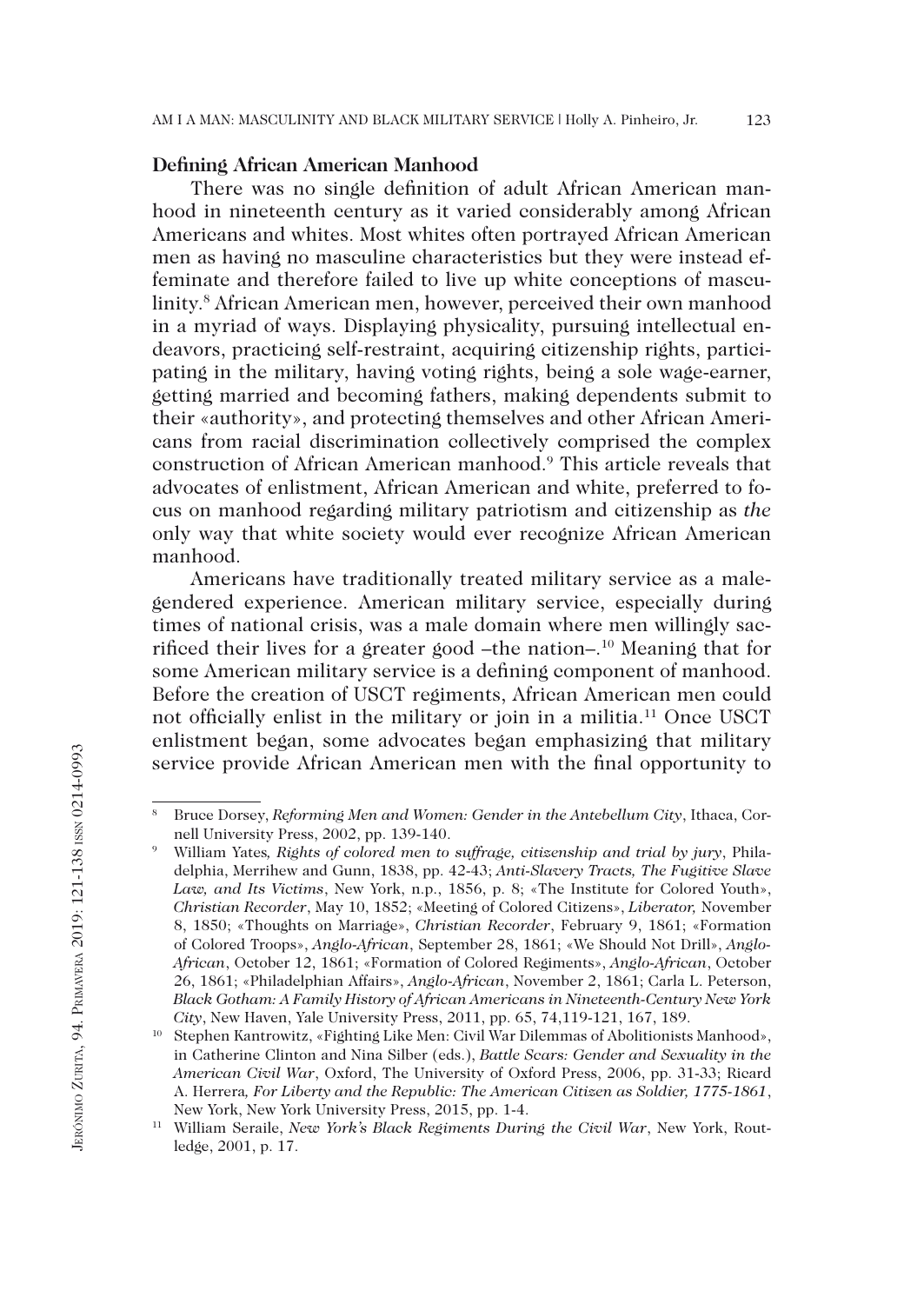gain recognition of their manhood from their white counterparts. For instance, Philadelphian African American professor Alfred M. Green claimed that white society would only recognize African American manhood through military service.<sup>12</sup> Advocates of enlistment framing of African American manhood ignored the fact that their version of African American manhood, in many cases, could only be recognized by possibly dying. Therefore, enlistment rhetoric denotes that there was a battleground over competing notions of northern African American manhood as the Union Army called African American men into the war.

#### **Antebellum Northern Society**

State legislators in Northern states, including Pennsylvania and New York, enacted their emancipatory laws long before January 1, 1863, when Abraham Lincoln's Emancipation Proclamation took effect. Pennsylvania first abolished slavery in 1799 while New York abolished slavery in 1817.13 Antebellum emancipation was never meant to be equated to racial equality. Instead, it meant that the sin of slavery ended in the North, but there was no concern of protecting freed people. Neither state awarded Northern African American men citizenship rights. Thus, African American men did not have the right to sit on juries (or be judged by a jury of their peers), run for political office, serve in the military, or bear arms.

Debates over the lack of citizenship rights, in particular suffrage rights, incensed many Northern African American men since they already performed the duties of a citizen, such as paying taxes.<sup>14</sup> USCT advocates, hoping to galvanize embittered Northern African men, routinely emphasized in their enlistment rhetoric that military service would allow Northern African American men to prove their manhood to white society and possibly receive voting rights.15 Enlistment rheto-

<sup>12</sup> Christian G. Samito, *Becoming American Under Fire: Irish Americans, African Americans, and the Politics of Citizenship During the Civil War Era*, Ithaca, Cornell University Press, 2009, pp. 36-37.<br><sup>13</sup> Emancipation in Pennsylvania first began in 1780 that stated slaveowners must free

their slaves by the age of twenty-eight. Slavery, however, would linger in Pennsylvania until 1847 when the state legislature passed its final emancipation law that banned the institution. In 1817, New York state's legislature stated that it would end slavery by 1827, and it gave slaveowners to decide when to emancipate their slaves as long as it occurred by July 4, 1827. Leslie M. Alexander, *African or American?: Black Identity and Political Activism in New York, 1784-1861*, Urbana, University of Illinois Press, 2011, p. 3; «The Proclamation», *Christian Recorder*, October 18, 1862.

<sup>14</sup> «Colored Regiments», *Anglo-African*, October 12, 1861; William Yates, *Rights of colored men to suffrage, citizenship, and trial by jury*, Philadelphia, Merrihew and Gunn, 1838, p. 2; «Selections. National Council of the Colored People. First Day Morning Meeting», *Frederick Douglass' Paper*, May 18, 1855. 15 «Our Colored Soldiers», *Anglo-African*, April 4, 1863.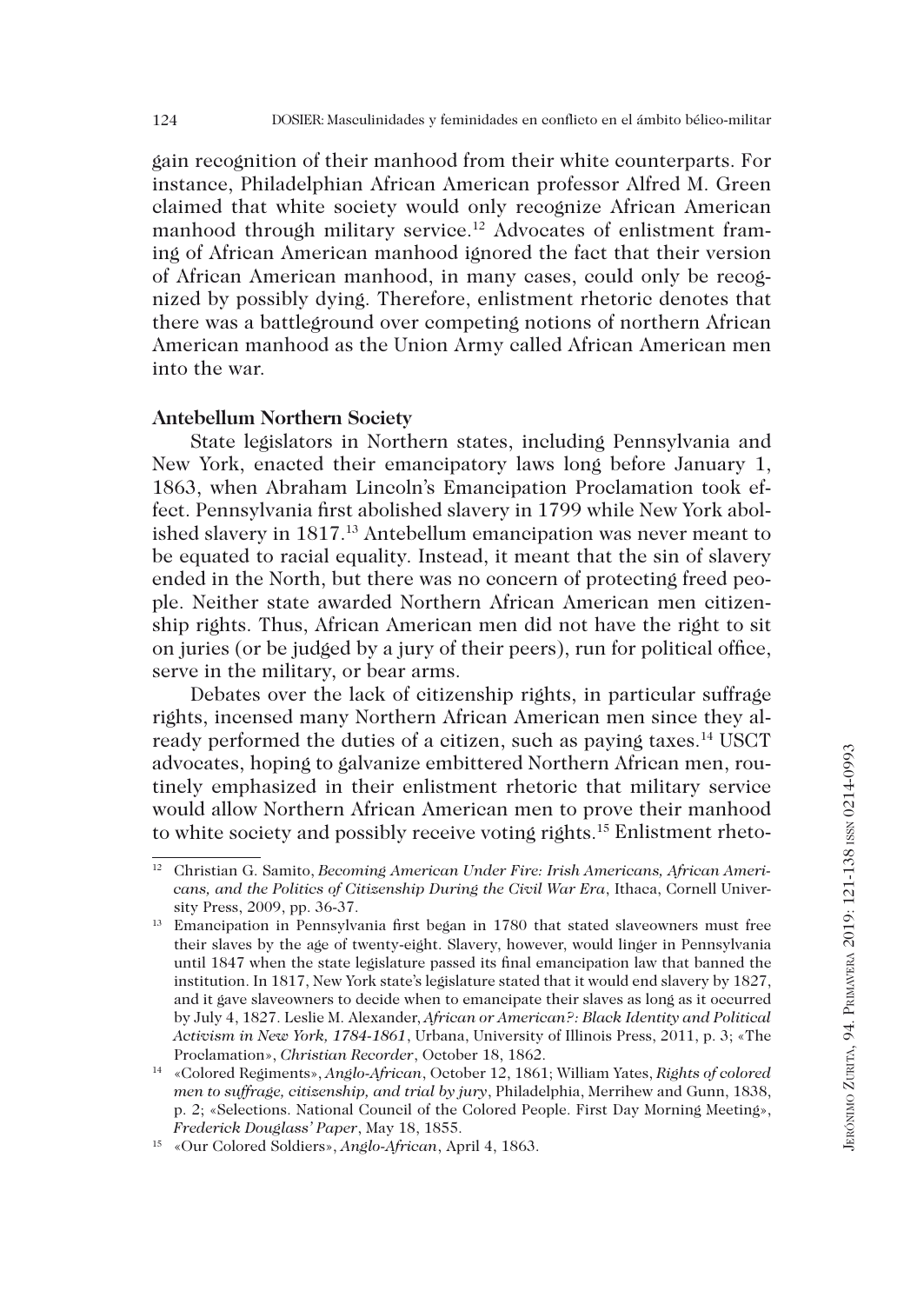ric refers to the calls by the Union Army recruiters and supporters who used public speeches, placards, broadsides, and ephemera with the objective of convincing able-bodied African American men to enlist in the Union Army. Generally interwoven within gender and racial ideology is the fact that white men dominated the ballot box in America. However, enlistment rhetoric failed to recognize that Northern state legislatures, which were all white men, enacted laws to solidify white male political dominance in the early and mid-nineteenth century. For instance, at the 1838 Pennsylvania constitutional convention, state legislators denied African American men their voting rights by revising the definition of «freemen» to apply only to white men. Pennsylvanian legislators believed that African Americans could not handle the responsibility of voting.16 All African American Pennsylvanians could not vote. Therefore, future Pennsylvania USCT soldiers, including Wilson Day, Henry Harley, and Hiram Watters, had their political voice silenced.<sup>17</sup> Pennsylvania continued to tax its African American male inhabitants illustrating that African American men were not legal citizens but were still required to perform the duties of a citizen.<sup>18</sup>

Alternatively, New York state legislators took a different method to limit African American male suffrage by enacting the property-qualification law in 1821 that stipulated men must own over \$250 in real estate to vote <sup>19</sup>

The committee in their report, proposed to exclude citizens of color from the right of suffrage, by inserting the word «white», in the clause relating to the subject, viz: «That every WHITE male citizen, of the age of twenty-one years, &c., (on certain conditions specified) be entitled to vote».20

The legislators, all white men, argued that free African American men were unfit for the responsibilities of citizenship because they felt that freemen were not well-equipped to handle voting responsibly.<sup>21</sup> Even though it was white society, including slave-owners, who had failed to educate African Americans on life outside of slavery, espe-

<sup>&</sup>lt;sup>16</sup> After 1838, most Pennsylvanian African American men could not exercise the vote until the passage of the Fourteenth Amendment. Eric Ledell Smith, «The End of Black Voting Rights in Pennsylvania: African Americans and the Pennsylvania Constitutional Convention of 1837-1838», *Pennsylvania History: A Journal of Mid-Atlantic Studies, 65/3, African Americans In Pennsylvania* (1998, Summer), pp. 279-280, 282-284, 287-288, 291-293.<br><sup>17</sup> All three men would later enlist in the Third USCI.

<sup>&</sup>lt;sup>18</sup> «The Passenger Cars of Philadelphia», Christian Recorder, December 26, 1863.<br><sup>19</sup> Leslie M. Harris, *In the Shadow of Slavery: African Americans in New York City, 1626-*

*<sup>1863</sup>*, Chicago, The University of Chicago Press, 2003, pp. 116-119.

<sup>20</sup> Yates, *Rights of colored men to suffrage, citizenship and trial by jury*, *op. cit.,* p. 2. 21 Peterson, *Black Gotham, op. cit.,* p. 121.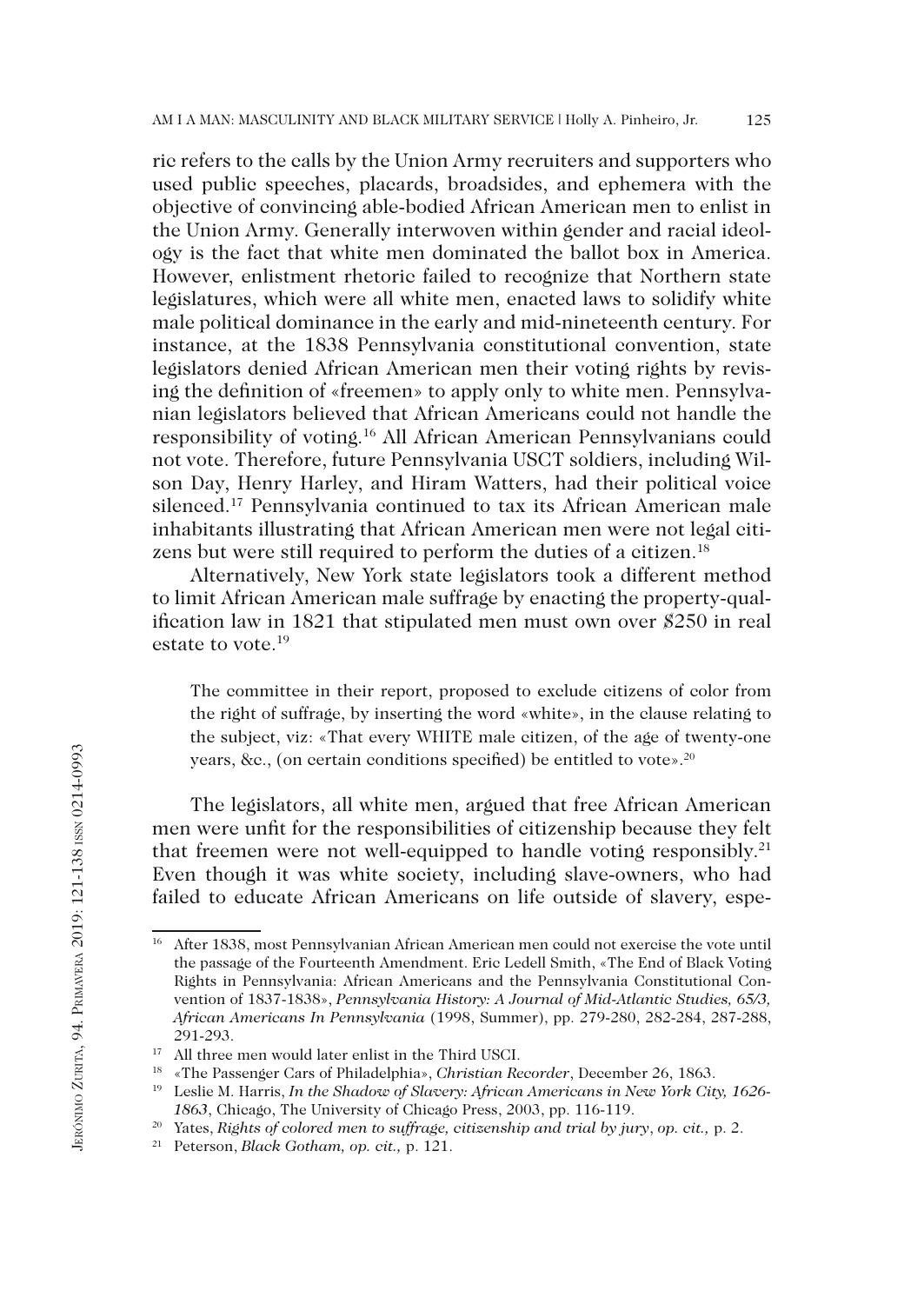cially in the realm of politics. Still, African American men were still responsible for paying state taxes which denotes that state legislatures in New York found an avenue to continue making suffrage a white male privilege through economics while still requiring all men were responsible for paying taxes. A small sample of future Twentieth United States Colored Infantry (USCI), Twenty-Sixth USCI, and Thirty-First USCI soldiers who were born in New York City reveals that none of the soldiers or their fathers owned enough property to vote.<sup>22</sup> By 1861, a minimal portion of the city's African American male population, or nearly 1 percent, were eligible to vote.<sup>23</sup> African American men were unable to demonstrate their political manhood and have a distinctive role in shaping the political culture of New York state.

# **Northern Racial Violence**

Understanding the enlistment of thousands of Northern African American men must include an investigation into racial violence. Throughout the early to mid-nineteenth-century large-scale racial violence took place in both cities. Race riots targeted African American communities before, during, and after the Civil War. Northern African American churches and businesses were often targets of white rioters because these places were symbols of progress.24 Despite the continual threats of racial violence Northern African Americans pushed for racial equality and an end to slavery. Desires to create a racially egalitarian society antagonized some white Northerners who felt compelled to defend white supremacy to the point of using violence. Future USCT soldiers, along with thousands of Northern African Americans, witnessed or were victims of these episodes of large-scale racial violence.

In New York City, during two large-scale race riots anti-abolitionists violently expressed their displeasure to challenges with the status quo. In 1834, an «amalgamation» riot took place, where African Americans became the victims of anti-abolitionist aggression after the rioters' initial targets (white abolitionists) were put down.25 New York

<sup>&</sup>lt;sup>22</sup> Peter Vandermark, a future soldier in the Twentieth USCI, was the only soldier to live in residence with a male-relative who owned property. His father, James, was a cooper and amassed \$100 in real estate. The USCT included various types of military regiments, including cavalry, heavy artillery, and infantry. USCI refers to the infantry regiments in the USCT. U.S. Census Bureau, Seventh Census of the United States, 1850 M432 (Washington, D.C.: National Archives and Records Administration, 1850) (hereafter cited as U.S. Census, 1850).

<sup>23</sup> «Colored People in New York.-There are only 10,831 blacks», *Christian Recorder*, February 16, 1861. 24 Emma Jones Lapsansky, «"Since They Got Those Separate Churches": Afro-Americans

and Racism in Jacksonian Philadelphia», *American Quarterly*, 32/1 (Spring, 1980), pp. 106-107.

<sup>25</sup> Alexander, *African or American?*, *op. cit.*, pp. 85-86.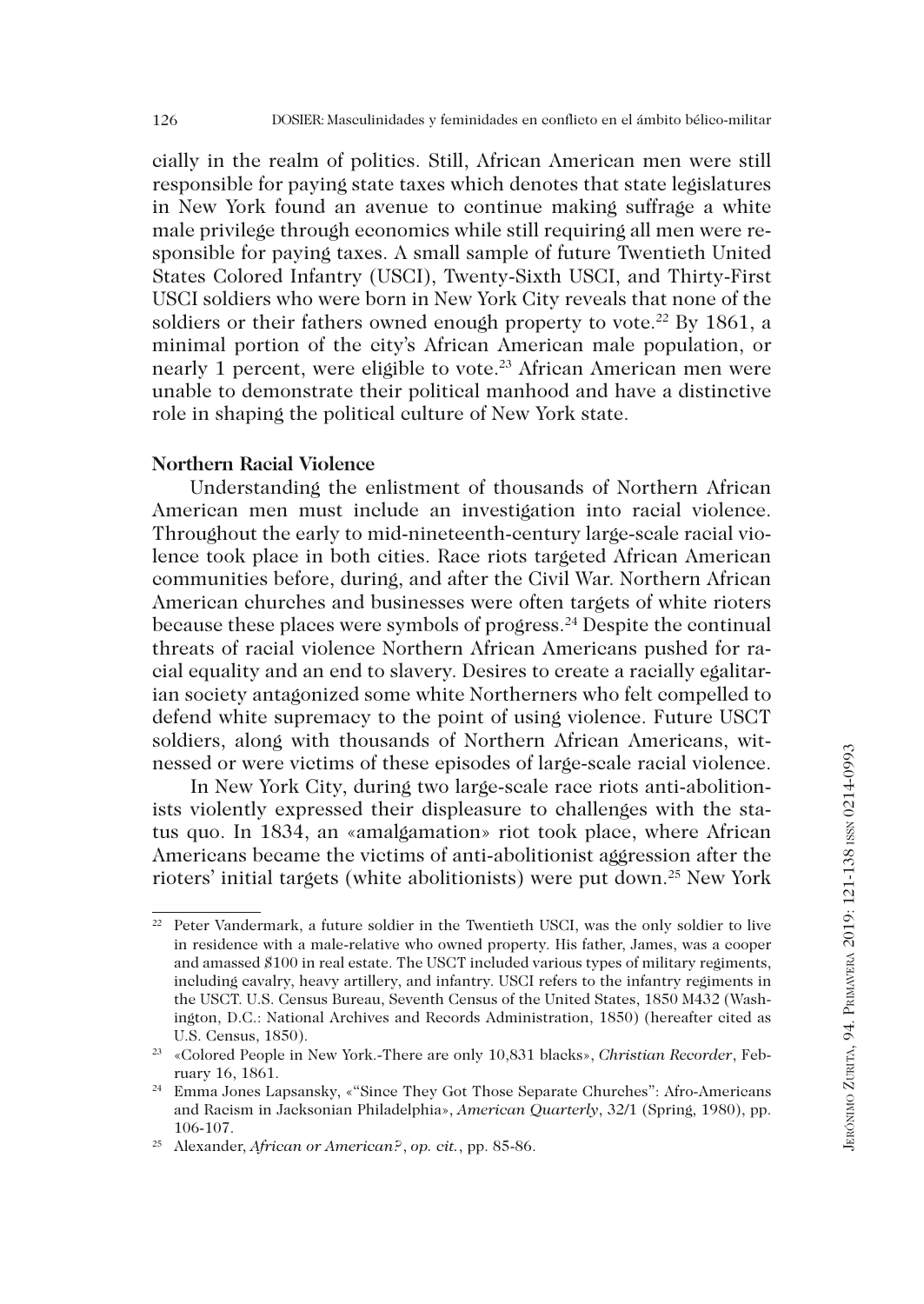City's most notorious race riot began on July 13, 1863. The initial violence was in response to the federal draft (which forced Democratic supporters and poor whites to serve in the Union Army), but rioters soon focused their attacks on innocent African American New Yorkers. When the riot ended on July 16, over one hundred African Americans had died and thousands more were severely injured. Numerous homes of African American New Yorkers and their institutions, such as the Colored Orphan Asylum, were looted and burned to the ground.<sup>26</sup>

Unfortunately for the African Americans, the culprits were rarely, if ever, arrested and prosecuted for their actions. So during various race riots, African Americans were never safe. For instance, Charles Howard, a soon-to-be Twentieth USCI soldier, recollected how rioters, during the 1863 New York City draft riot, pillaged his home and destroyed his family's personal belongings, including his birth certificate.<sup>27</sup> In another example, an unassuming African American man, William Jones, was brutally beaten while walking home after purchasing baked goods. «They instantly set upon and beat him and after nearly killing him, hanged him to a lamp-post. His body was left suspended for several hours and was much mutilated».<sup>28</sup> One unnamed woman, the mother of William Derickson, was not only physically assaulted in the street, but also doused in camphene, a lamp fuel, and covered with straw. Local policemen were able to save her from being lit on fire before rioters struck the match.29 Even the kin of a USCT soldier in the Fifty-fourth Massachusetts Volunteer Infantry became victims of the draft riots. Mrs. Simmons (first name unknown) recently heard information that her son was taken prisoner during a military engagement at Morris Island in Charleston, South Carolina. Little did Mrs. Simmons know, she and countless other African American New Yorkers would experience their own civil war that only ended when Edwin Stanton, Secretary of War, authorized various Union Army regiments, including the Seventh Regiment of the New York Militia, into New York City to put down the riot.30 Ultimately, the draft riots visibly demonstrated to African

<sup>26</sup> James McPherson, *The Negro's Civil War: How American Blacks Felt and Acted During the War for the Union,* New York, Vintage Books, 1993, pp. 71-77; «The Lessons of the Riot», *New York Times*, July 25, 1863.

<sup>27</sup> Deposition of Charles Howard, on August 16, 1916, in Charles Howard, Twenty-Sixth USCI pension file. NARA-Washington, D.C. 28 *Report of the Committee of merchants for the relief of colored people, suffering from the* 

*late riots in the city of New York*, New York, G.A. Whitehorne, printer, 1863, p. 16.

<sup>&</sup>lt;sup>29</sup> The Tribute Book A Record of the Munificence, Self-Sacrifice and Patriotism of The *American People During the War for The Union. Illustrated by Frank B. Goodrich, author of «The court of Napoleon», etc.*, New York, Derry & Miller, 1865, p. 381.

<sup>30</sup> William Swinton, *History of the Seventh Regiment, National Guard, State of New York, During the War of Rebellion: with A Preliminary Chapter on The Origin and Early History of The Regiment, A Summary of Its History Since The War, and a Roll of Honor,*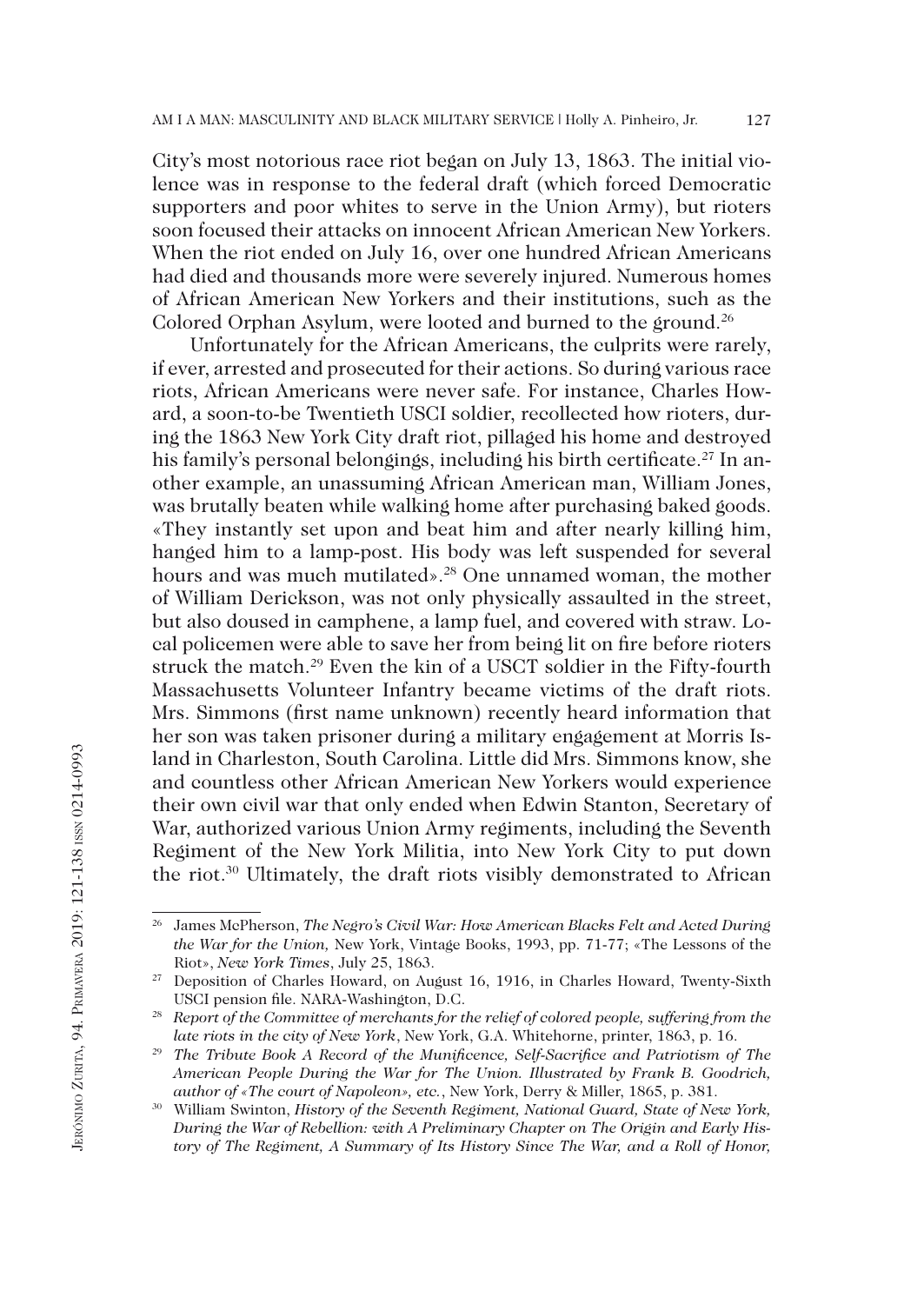Americans and white abolitionists the lengths that anti-abolitionists were willing to go to maintain the dominance in Northern society.

Philadelphia also had a long history of antebellum race riots. Between 1834 and 1842, four riots took place during which white Philadelphians savagely attacked and burglarized African American institutions, homes, and people. Violence began with the opening of the Pennsylvania Hall, an abolitionist institution. A skirmish occurred between African American and white men at a local entertainment venue. Rioters expressed their anger after African Americans orchestrated an event celebrating West Indian emancipation.<sup>31</sup> Even though no available pension records detail how future native-born Philadelphian USCT soldiers or their families experienced large-scale racial violence, many soon-to-be soldiers resided in a violently and racially divided Northern metropolitan city.

# **Racism in Northern Public Education**

As children, USCT soldiers learned that public education was another site of racial conflict in both. African American schools were woefully inferior to the white counterparts' institutions regarding funding and class sizes. Northern African American adults criticized the racially segregated schools for not hiring African Americans, upholding inept administration, and dilapidated facilities. By 1854, Pennsylvania began mandating the segregation of schools if twenty or more African American children attended a public school. Beginning in 1850, at least one school, the Public Colored School, operated in Philadelphia through 1863.32 Meanwhile, in New York City from 1850 to 1863 there was a minimum of eight schools operating simultaneously, but from 1854-1861 the number of schools peaked at nine meaning that New York African

*Comprising Brief Sketches of The Services Rendered by Member of Regiment in the Army and Navy of the United States*, New York, Fields, Osgood, & Co., 1870, pp. 349-367.<br>John Runcie, «"Hunting the Nigs" in Philadelphia: The Race Riot of August 1834», *Penn-*

*sylvania History*, 39/2 (April, 1972), pp. 190, 197-198, 201; Leonard L. Richards, *«Gentlemen of Property and Standing»: Anti-Abolition Mobs in Jacksonian America*, Oxford, Oxford University Press, 1970, p. 9; *History of Pennsylvania Hall, which was destroyed by a mob, On the 17th of May, 1838*, Philadelphia, Merrihew and Gunn, 1838, pp. 63, 65, 117, 119, 124, 136; Charles W. Gardner, Daniel W. Payne, and Robert Purvis, «The Late Riots», *Liberator*, August 19, 1842.

<sup>32</sup> *A M'Elroy's Philadelphia Directory, for the year 1850*, Philadelphia, Edward C. & John Biddle, 1850 (hereafter *Philadelphia Directory, 1850*), p. 502; *Philadelphia Directory, 1851*, p. 509; *Philadelphia Directory, 1852*, p. 525; *Philadelphia Directory, 1853*, p. 522; *Philadelphia Directory, 1854*, p. 711; *Philadelphia Directory, 1855*, p. 96; *Philadelphia Directory, 1856*, p. 886; *Philadelphia Directory, 1857*, p. 908; *Philadelphia Directory, 1858*, p. 918; *Philadelphia Directory, 1859*, p. 961; *Philadelphia Directory, 1860*, p. 1410; *Philadelphia Directory,1861*, p. 1310; *Philadelphia Directory, 1862*, p. 861; *Philadelphia Directory, 1863*, p. 920.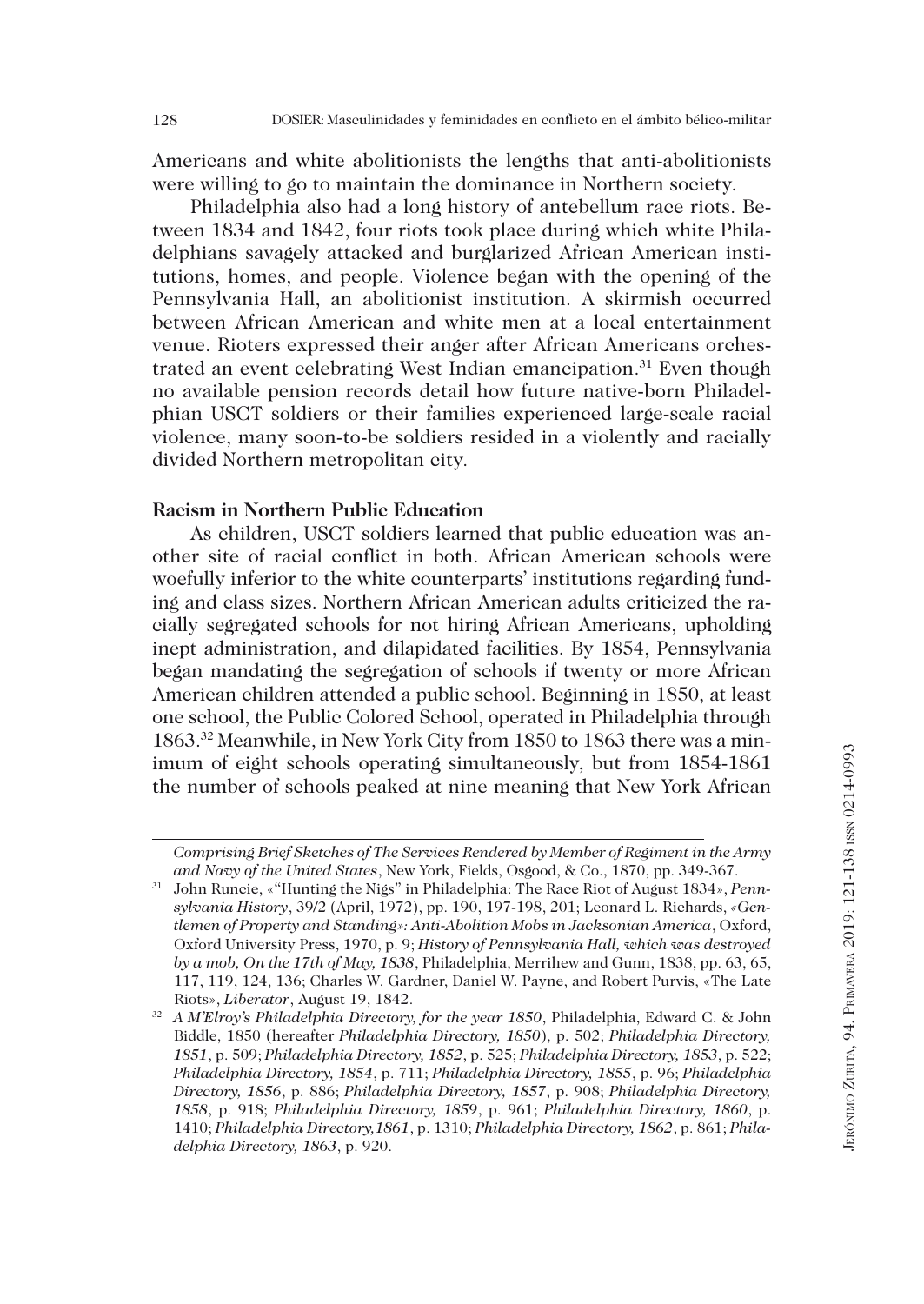American children had more opportunities to access public education in comparison to Philadelphian African American children.<sup>33</sup>

Northern African American schools were underfunded and understaffed, and they rarely employed black teachers. African American Philadelphian women were vocal about the flaws in their public education system, including unqualified teachers, high faculty and administrative turnover, classroom overpopulation, and a lack of new schools that could adapt to the growing population.<sup>34</sup> Meanwhile, African American New Yorkers asked for transparency in the curriculum and school operations.35

Even with the limitations to receive an education some African American Philadelphians emphasized that their scholastic endeavors would improve their economic and social standing. Jacob C. White, an African American student, informed James Pollock, the governor of Pennsylvania, during a visit, that he believed education would negate claims that African Americans were unintelligent and unworthy of voting rights. «…We are nevertheless preparing ourselves usefully for a future day, when citizenship in our country will be based on manhood and not on color».<sup>36</sup> There is no doubt that some Northern African American families, including the parents and guardians of future USCT soldiers, believed that intellectual improvement would improve the lives of their children.

Many Northern African American adults recognized that education was vital for children who could hopefully advance their prospects in every aspect of American society and possibly elevate their race in the process. A random sampling of fifty Northern USCT soldiers (twenty-five Philadelphians and twenty-five New Yorkers) reveals that very few attended public schools. Seven Philadelphian soldiers and

<sup>33</sup> *Doggett's New York City Directory, 1849-1850*, New York, John Doggett, 1850 (hereafter *New York City Directory, 1849-1850*), p. 7*; New York City Directory for 1850-1851*, p. 31; *New York City Directory, 1851-1852*, p. 32; *New York City Directory, 1852-1853*, Appendix 43-44; *New York City Directory, 1853-1854*, p. 55; *New York City Directory, 1854-1855*, Appendix 28; *New York City Directory, 1856*, Appendix 60; *New York City Directory, 1857,* Appendix 56; *New York City Directory, 1857-8*, Appendix 50; *New York City Directory, 1859*, Appendix 45; *New York City Directory, 1860*, Appendix 19; *New York City Directory, 1861*, Appendix 19; *New York City Directory, 1862*, Appendix 18; *New York City Directory, 1862-1863*, Appendix 15.

<sup>&</sup>lt;sup>35</sup> Cecil P. Frey, «The House of Refuge for Colored Children», *The Journal of Negro History,* 66/1 (Spring, 1981), p. 19; Ernestine K Enomoto and David L. Angus, «African American School Attendance in the 19th Century: Education in a Rural Northern Community, 1850-1880», *The Journal of Negro Education*, 64/1 (Winter, 1995), p. 42; Harry C. Silcox, «Delay and Neglect: Negro Public Education in Antebellum Philadelphia, 1800- 1860», *The Pennsylvania Magazine of History and Biography*, 97/4 (October, 1973), pp. 452-453, 456, 459, 463. 36 «—», *Provincial Freeman*, June 5, 1855.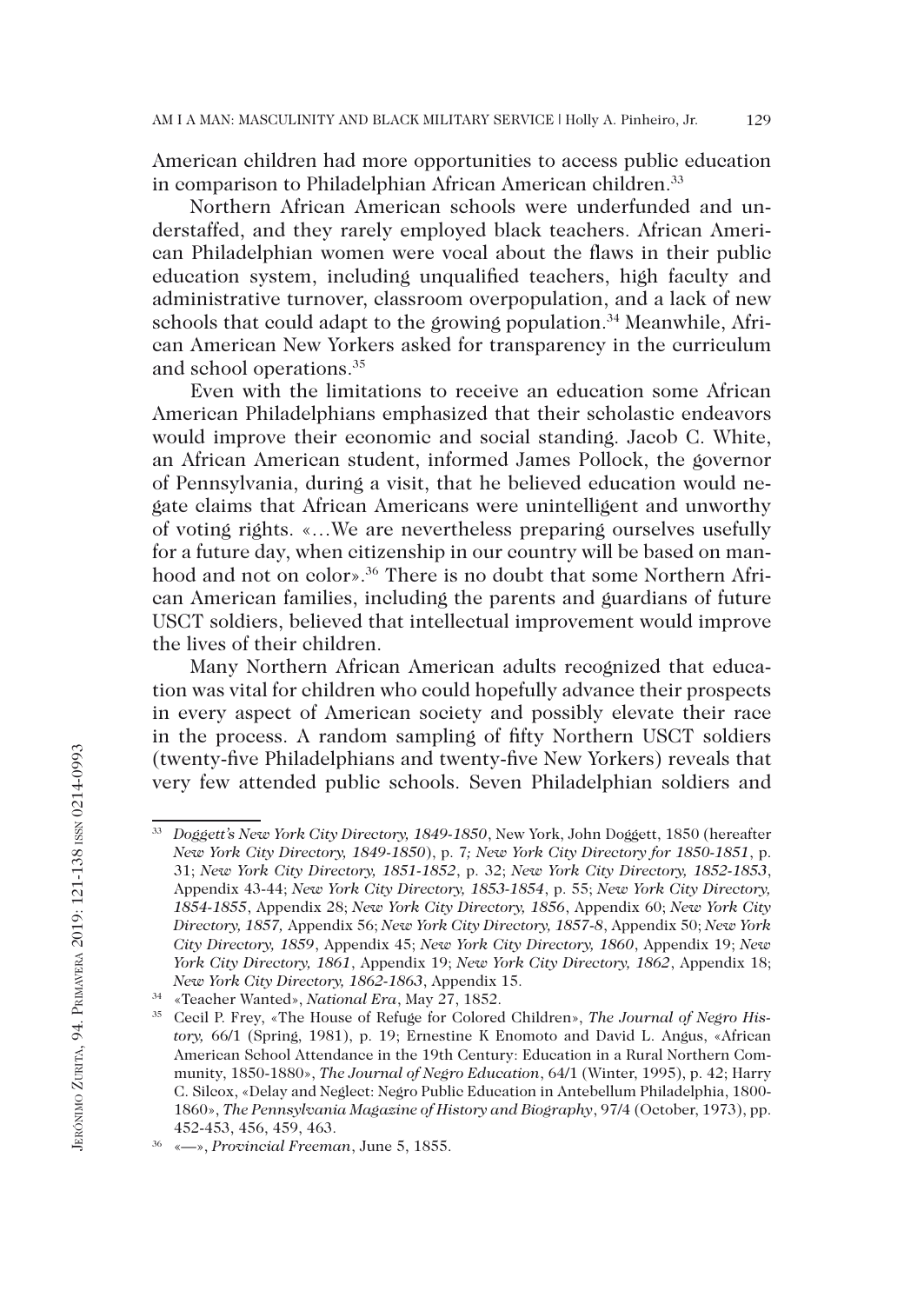none of the New Yorker soldiers attended public school between 1850 and 1860. During the same timespan, twenty-two (eleven male and eleven female) school-age siblings of future Philadelphian-born USCT soldiers attended school. Meanwhile, seven (five males and two females) siblings of future soldiers born in New York City went to school. Forthcoming soldiers also resided in homes with school-age boarder children: two (one male and one female) in Philadelphia and one New Yorker boarder. Both Philadelphian boarders attended school, and the New Yorker boarder did not.<sup>37</sup> These examples illustrate that schoolage children, other than New York and Philadelphian USCT soldiers, attended public school. Any time an African American child received an education, their intellectual growth challenged the racist ideology that insisted they were incapable of intellectual growth.

Receiving an education at a Northern public school was never assured for school-age African American boys and girls. Unfortunately, occupational racial discrimination hindered the economic stability of their households and forced families with school-age children to decide whether education or employment was more important for their children.38 In 1850, Peter Vandermark, a future Twentieth USCI soldier, was a fifteen-years-old child working with his father as a cooper. That same year Benjamin Deets, the brother of Charles Deets, an upcoming Third USCI soldier, worked as a laborer at the age of sixteen alongside their father, Benjamin Sr., who worked the same occupation. Josephine Woodson, the fifteen-year-old sister of Joseph, a soon-to-be Eighth USCI soldier, worked as a laundress in 1860.39 These examples signify that some African American households had children, male and female, who worked full-time rather than attending a school, a situation representative of some Northern African American families. These future USCT soldiers, similar to other African Americans, learned that economic survival occasionally trumped education. It also meant that the idealized notion of childhood innocence and playfulness was not an experience that Northern African Americans had.40 Similar to adults, these children were crucial wage-earners for their families.

In an extreme case, school-age African American children not only forewent attending school, but they also assumed the responsi-

<sup>37</sup> U.S. Census, 1850, M432; U.S. Census Bureau, Eighth Census of the United States, 1860, M653, Washington, D.C., National Archives and Records Administration, 1860 (hereafter cited as U.S. Census, 1860). 38 Silcox, «Delay and Neglect», *op. cit.*, p. 463; Jane E. Dabel, «Education's Unfulfilled

Promise: The Politics of Schooling for African American Children in Nineteenth Century New York City», *The Journal of the History of Childhood and Youth*, 5/2 (Spring, 2012), pp. 207-208.

<sup>39</sup> U.S. Census, 1850, M432, M653; U.S. Census, 1860, M653.

<sup>40</sup> «Childhood», *Godey's Lady's Book*, August, 1853.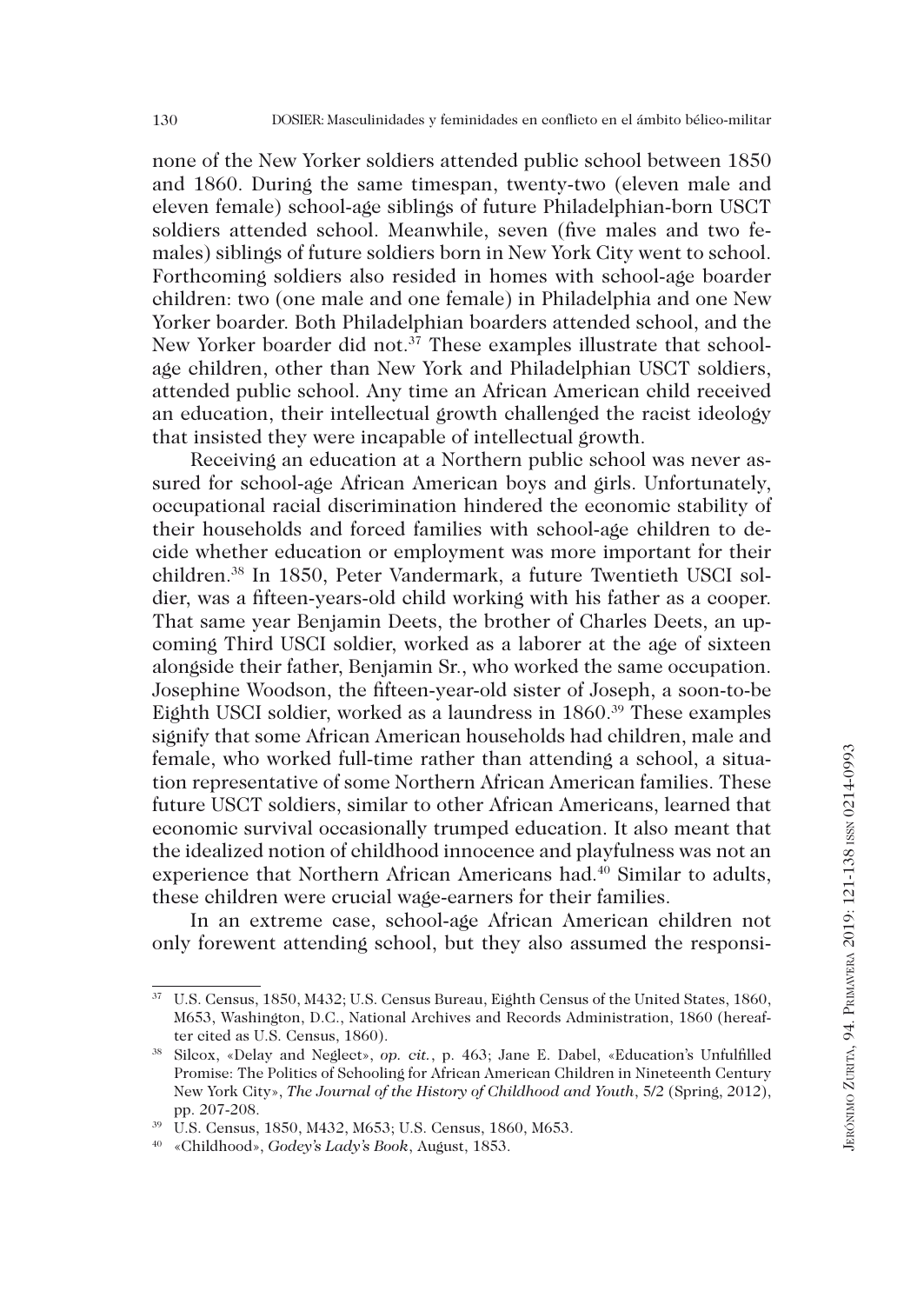bilities as the primary wage-earner in their household. Long before Eugene Bell enlisted in the Twentieth USCI, he assumed the role of primary wage-earner in his household at thirteen-years-old after his father abandoned their family in 1850.<sup>41</sup> By the age of twenty, Bell worked two jobs to economically help his mother, Susan, and two sisters, Emily and Isador. Bell worked as a coachman and waiter, both of which were semi-skilled occupations. His economic contributions were essential to the Bell household. He paid the rent, covered other household expenditures, and made it possible for his nine-year-old sister, Isador, to attend school.<sup>42</sup>

Bell's childhood gave him a sophisticated understanding of African American manhood. As an adolescent, he saw his father abandon his familial responsibilities. Victorian-era gender roles ascribed that husbands and fathers had a responsibility to economically provide for the families, as historian Stephan M. Frank argues.<sup>43</sup> Bell might have questioned how a man could leave a family who needed him economically. Even without his father, Bell was willing and able to support his family. Bell's mother stated that «For 4 years prior to enlistment[,] he paid rent and other necessary household expenditures...».<sup>44</sup> In the end, Bell served as the primary wage-earner from the ages of thirteen to twenty, which meant that he transitioned to manhood for the sake of his family's survival.

As children, most USCT soldiers learned essential lessons about African American manhood, race relations, and familial dynamics from their fathers. The progeny of male African American unskilled and semi-skilled workers might have witnessed their fathers' masculinity repeatedly denigrated by whites, which illustrated to the children that they, too, were regarded as «inferior» by whites. Still, many African American fathers took care of their children and possibly confirmed to the children that their fathers were men who honored their familial responsibilities as wage-earners. Doing so challenged the myth of the missing African American father.45 Occupational racial discrimination successfully forced most adult African American men to find employment in low-paying jobs that were physically demanding and offered

<sup>41</sup> 1865 Claim for Mother's Pension for Susan Bell; 1865 Mother's Declaration for Pension in Eugene Bell, Twentieth USCI pension file. National Archives Records Administration-Washington, D.C. (hereafter NARA-Washington, D.C.).

<sup>&</sup>lt;sup>43</sup> Stephen M. Frank, *Life with Father: Parenthood and Masculinity in the Nineteenth-Century American North,* Baltimore, The John Hopkins University Press, 1998, pp. 62- 64, 141-144. 44 1865 Mothers Pension Application for Susan Bell, in Eugene Bell, Twentieth USCI pen-

sion file. NARA-Washington, D.C.

<sup>45</sup> Sarah N. Roth, *Gender and Race in Antebellum Popular Culture*, Cambridge, Cambridge University Press, 2014, pp. 218-220.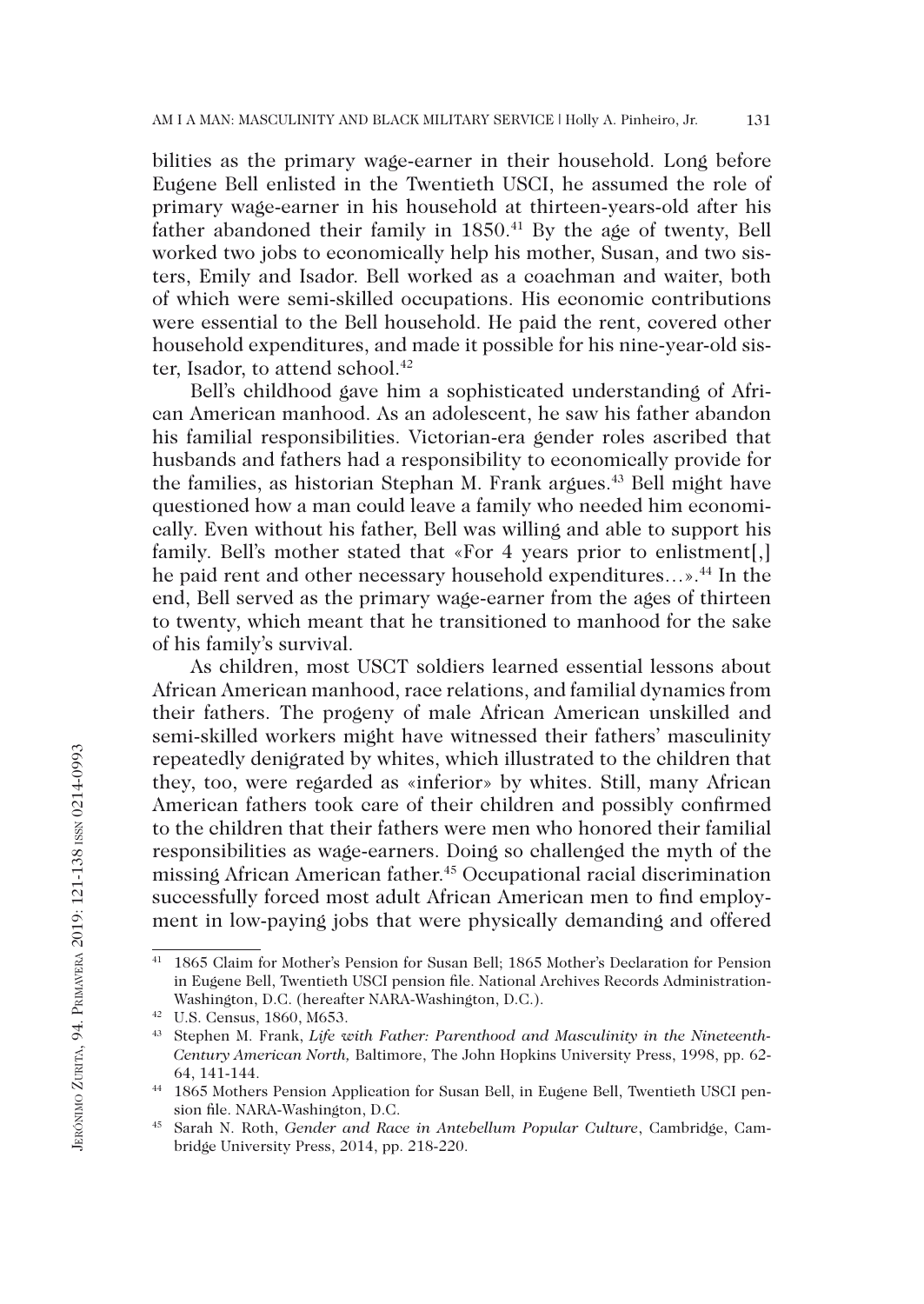minimal job security.46 Historians Bruce Laurie and Mark Schmitz note that adult African American Philadelphian men rarely worked in various semi-skilled and skilled manufacturing industries, including clothing, textiles, furniture, and printing, in 1850.<sup>47</sup> Instead, the fathers of forthcoming Northern USCT soldiers worked a litany of unskilled and occasionally semi-skilled occupations, including laborer, waiters, farm laborer, and boatman.<sup>48</sup>

Occupational discrimination was not an anomaly that only African American men experienced in Northern society. Countless European immigrant men experienced financial hardships working unskilled and semi-skilled occupations due to native-born American white men limiting employment opportunities.<sup>49</sup> As a result, European immigrant and African American populations came into direct competition for employment which led to tensions between the two groups, occasionally leading to racial violence.<sup>50</sup>

As adults, most of the USCT soldiers in this study's sample size continued dealing with occupational racial discrimination in Northern society. Before their military service, these men worked a wider range of unskilled and semi-skilled jobs than their fathers. The rise in semi-skilled occupations occurred as the North industrialized, transportation modernized, and business markets expanded.<sup>51</sup> They became boatmen, farmers, butchers, laborers, wagoners, carpet shakers, fishermen, coachmen, farm laborers, teamsters, lumbermen, and porters, but the majority worked as farm laborers and laborers. Thus, most soon-to-be Northern USCT soldiers who worked in various professions were paid low wages where they usually performed physically demanding duties with minimal job security.

<sup>46</sup> Bruce Laurie, *Artisans into Workers: Labor in Nineteenth-Century America*, Urbana, University of Illinois Press, 1989, pp. 62-63.

<sup>47</sup> Bruce Laurie and Mark Schmitz, «Manufacturing and Productivity: The Making of an Industrial Base, Philadelphia, 1850-1880», in Theodore Hershberg (ed.), *Philadelphia: Work, Space, Family, and Group Experience in the 19th Century*, Oxford, Oxford University Press, 1981, pp. 54-55.<br><sup>48</sup> Deposition of Bradford Tompkins, on September 12, 1922, in Bradford Tompkins, Twen-

tieth USCI pension file. NARA-Washington, D.C.; U.S. Census Bureau, Seventh Census of the United States, 1850 M432. Washington, D.C.: National Archives and Records Administration, 1850 (hereafter cited as U.S. Census, 1850); U.S. Census, 1860, M653; Deposition of Leonard Wabath and Jacob Drurn on December 24, 1884; Deposition of George King and William Sterling, on January 17, 1884, in William Mingo, 20th USCI pension file. NARA-Washington, D.C. 49 Laurie and Schmitz, «Manufacture and Productivity», *op. cit.,* p. 56.

<sup>50</sup> Seraile, *New York's Black Regiments During the Civil War*, *op. cit.,* p. 11. 51 Jaqueline Jones, *American Work: Four Centuries of Black and White Labor*, New York, W.W. Norton & Company, 1999, pp. 253-254; Earl F. Mulderink III, *New Bedford's Civil War*, New York, Fordham University Press, 2012, p. 37; Gary B. Nash, *Forging Freedom: The Formation of Philadelphia's Black Community, 1720-1840*, Cambridge, Massachusetts, Harvard University Press, 1988, p. 148.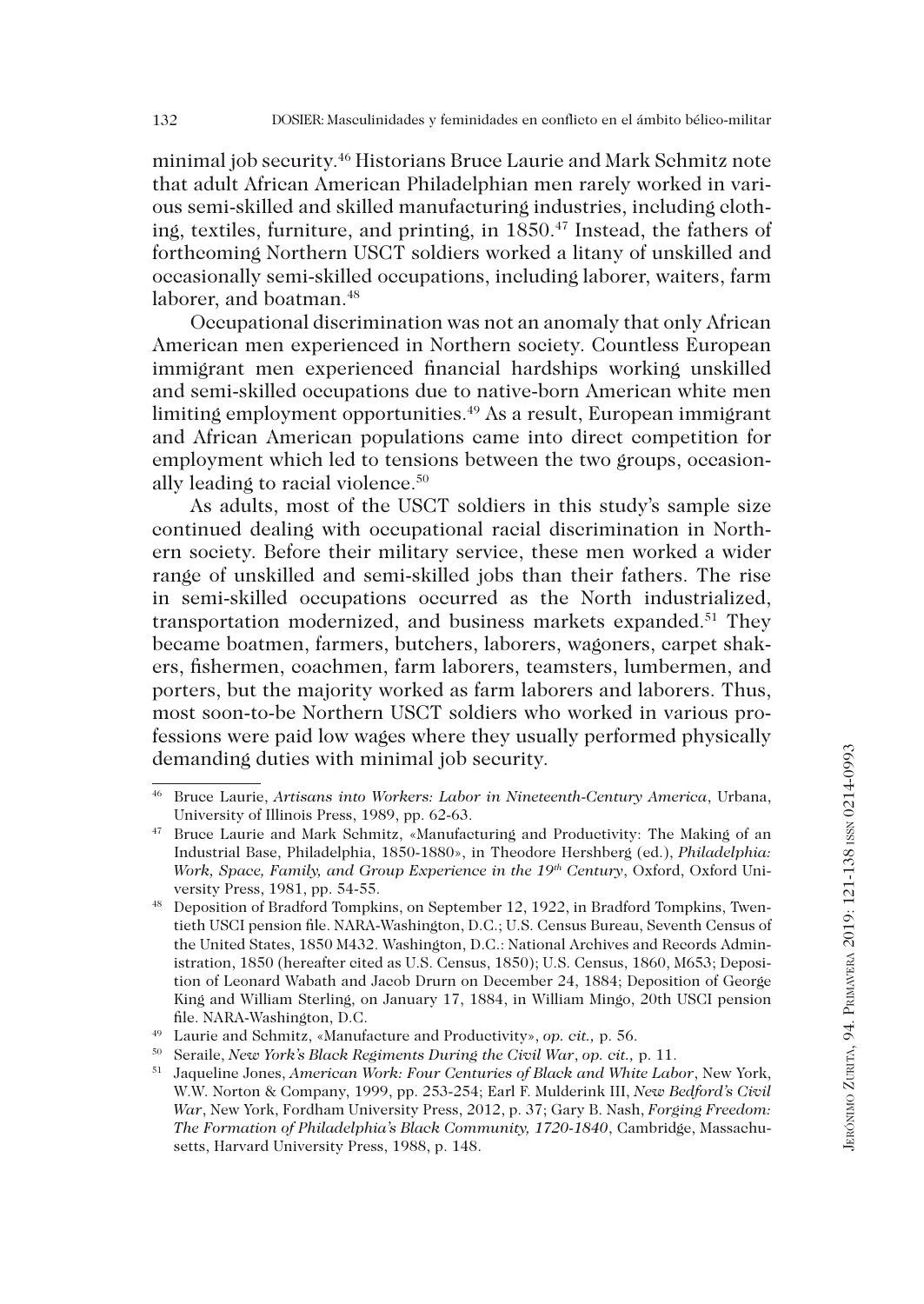African American women had to find wage-earning work, either full-time or part-time, to keep their households economically stable. African American women worked paid occupations, including washerwomen and servants, in other people's homes. In New York City between 1860 and 1880, nearly 45 percent of the African American workforce were women.<sup>52</sup> In 1850, 26 percent of the manufacturing workforce in Philadelphia were women.53 Wage-earning expanded beyond African American women, and each example shows that their material realities did not reflect idealized notions of gender.

As children, a small number of African American soldiers lived in households where African American women worked full-time occupations. Though, this was usually in homes that were headed by a single mother. For instance, in 1860, Margaret Woodson, the mother of Joseph, worked as a washerwoman, while her fifteen-year-old daughter, Josephine, worked as a laundress.54 Joseph, a future soldier in the Eighth USCI, and his brother, David, went to school but saw their mother and school-age sister keep their home economically stable. Both young boys, unlike their sister, attended public school which also highlights that the Woodson family's conscious decision, possibly to assure the boys were prepared for citizenship privileges, to educate only the male children.55 Since education was another example of demonstrating one's manhood, the fact that advocates of enlistment claimed that military service was the only way to have African American manhood recognized they devalued educational pursuits.

### **Northern Black Enlistment**

The enlistment of hundreds of thousands of Northern African American men into the Union Army did not happen immediately. Instead, it was a gradual process. By 1863, white Unionists loathed hearing reports that 40,275 Union Army soldiers either died in combat, received wounds (mortal and non-fatal), or became prisoners of war. White Unionists were aslo tired of the repeated military defeats against Confederate military forces at battles, including Thomas Jonathan «Stonewall» Jackson's Shenandoah Valley Campaign.<sup>56</sup> These events

<sup>52</sup> Dabel, *A Respectable Woman*, *op. cit.*, pp. 64, 73, 82.

<sup>53</sup> Historians Bruce Laurie and Mark Schmitz never specified the racial breakdown of the Philadelphian women working in various manufacturing industries. Laurie and Schmitz, «Manufacture and Productivity», *op. cit.*, p. 47.

<sup>54</sup> U.S. Census, 1860, M653.

<sup>55</sup> U.S. Census, 1860, M653.

<sup>56</sup> James McPherson, *Battle Cry of Freedom: The Civil War Era*, Oxford, Oxford University Press, 1988, pp. 347, 532; «Overview of the 1862 Stonewall Jackson Valley Campaign», National Park Services, <https://www.nps.gov/cebe/learn/historyculture/overview-of-the-1862-stonewall-jackson-valley-campaign.htm> [last time accessed 9/8/2016].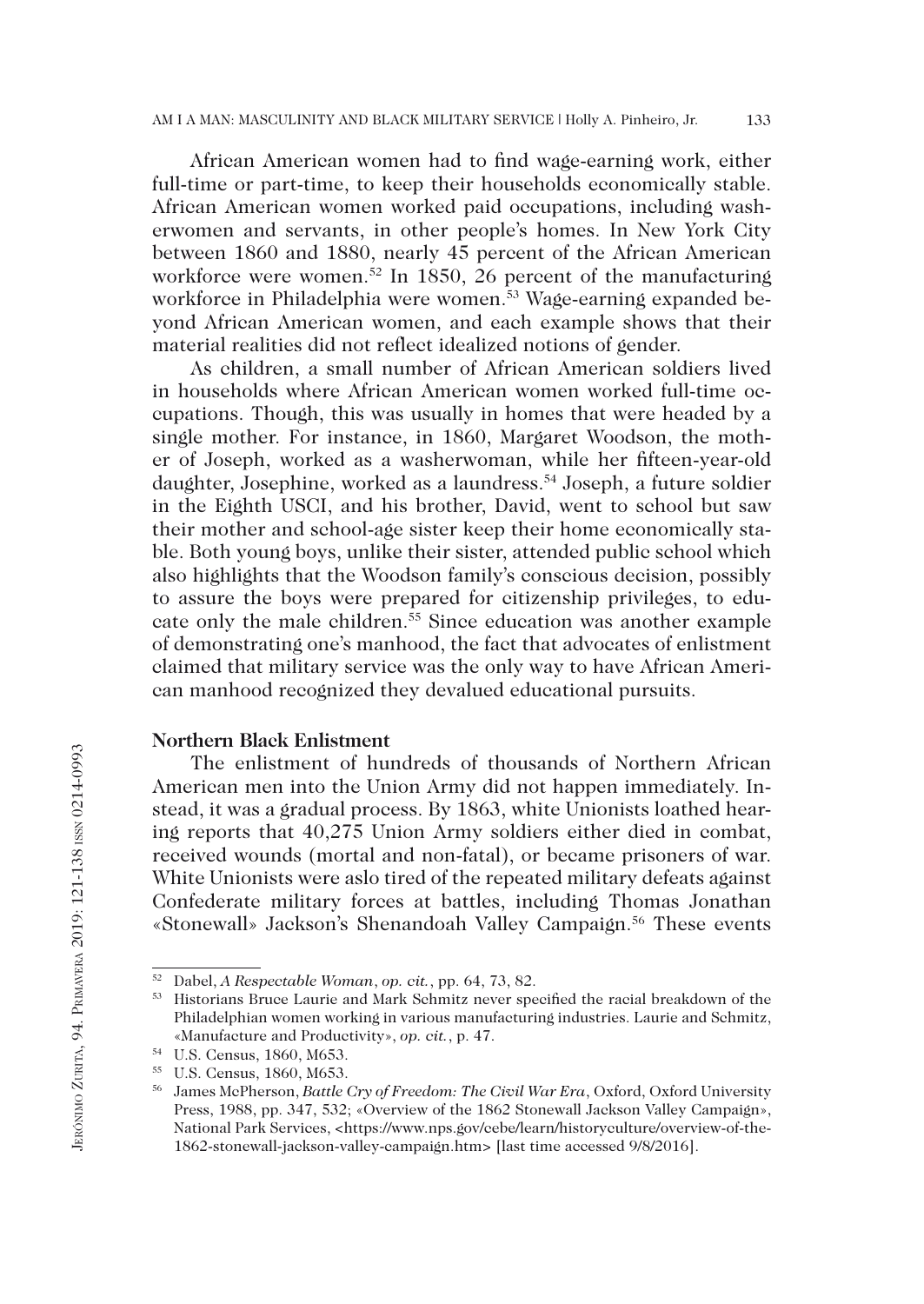ultimately laid the foundation for African American men –freed and freeborn– to participate in the Civil War as Union Army soldiers and fundamentally change American society.

Before USCT enlistment officially began some Northern African American men eagerly petitioned to serve in the Union Army. From 1861 to 1862, Alfred M. Green regularly agitated in newspapers, African American and white, and in public speeches calling able-bodied African Americans to mobilize militias and prepare for their opportunity to fight in the Civil War. Green was confident that the Civil War would culminate with African American soldiers playing a definitive role in defeating Confederate military forces. Green justified his endeavors after hearing stories of African American men in various Pennsylvanian and New Jersian cities who practiced military drilling and marching, without weapons.57 Throughout Green's enlistment campaign he chose not to focus on the fact that Northern states banned African American men from participating in militias. Instead, Green focused on the idealized aspects of military service. He emphasized that Northern African American men must assist in emancipating their enslaved Southern brethren. Moreover, throughout military service, African American men would have their manhood recognized by white society and create a pathway for them to receive citizenship rights.

Green failed to recognize that even with his best efforts Abraham Lincoln repeatedly demonstrated in the first two years of the Civil War that it was a «white man's war». After all, President Lincoln quickly rescinded the emancipatory proclamations of Union Army Major-Generals David Hunter and John C. Fremont for freeing Confederate enslaved people to aid the Union Army without presidential authority. Lincoln also removed Simon Cameron from the Secretary of War post for authorizing the enlistment of Confederate enslaved men into the Union Army.58 Collectively, these actions demonstrated to all African Americans that Civil War battles were exclusively for white men.

Green's call to arms was not an anomaly as there were other Northern African American men with aspirations for military service. African American New Yorkers, such as Robert Hamilton, co-editor of the *Anglo-African*, published articles questioning when African

<sup>57</sup> Alfred M. Green, «The Colored Philadelphians Forming Regiments», *Philadelphia Press,*  April 22, 1861; Alfred M. Green, «Editorial», *Pine and Palm*, June 22, 1861; Alfred M. Green, «Formation of Colored Regiments», *Anglo-African*, September 28, 1861; «Philadelphia Affairs», *Anglo-African*, April 5, 1862.

<sup>58</sup> In 1861, Lincoln's rhetoric showed African Americans that he viewed the Civil War as a conflict to restore the Union. Dudley Cornish Taylor, *The Sable Arm: Black Troops in the Union Army, 1861-1865*, Lawrence, University of Kansas Press, 1987, pp. 19-23, 34-35.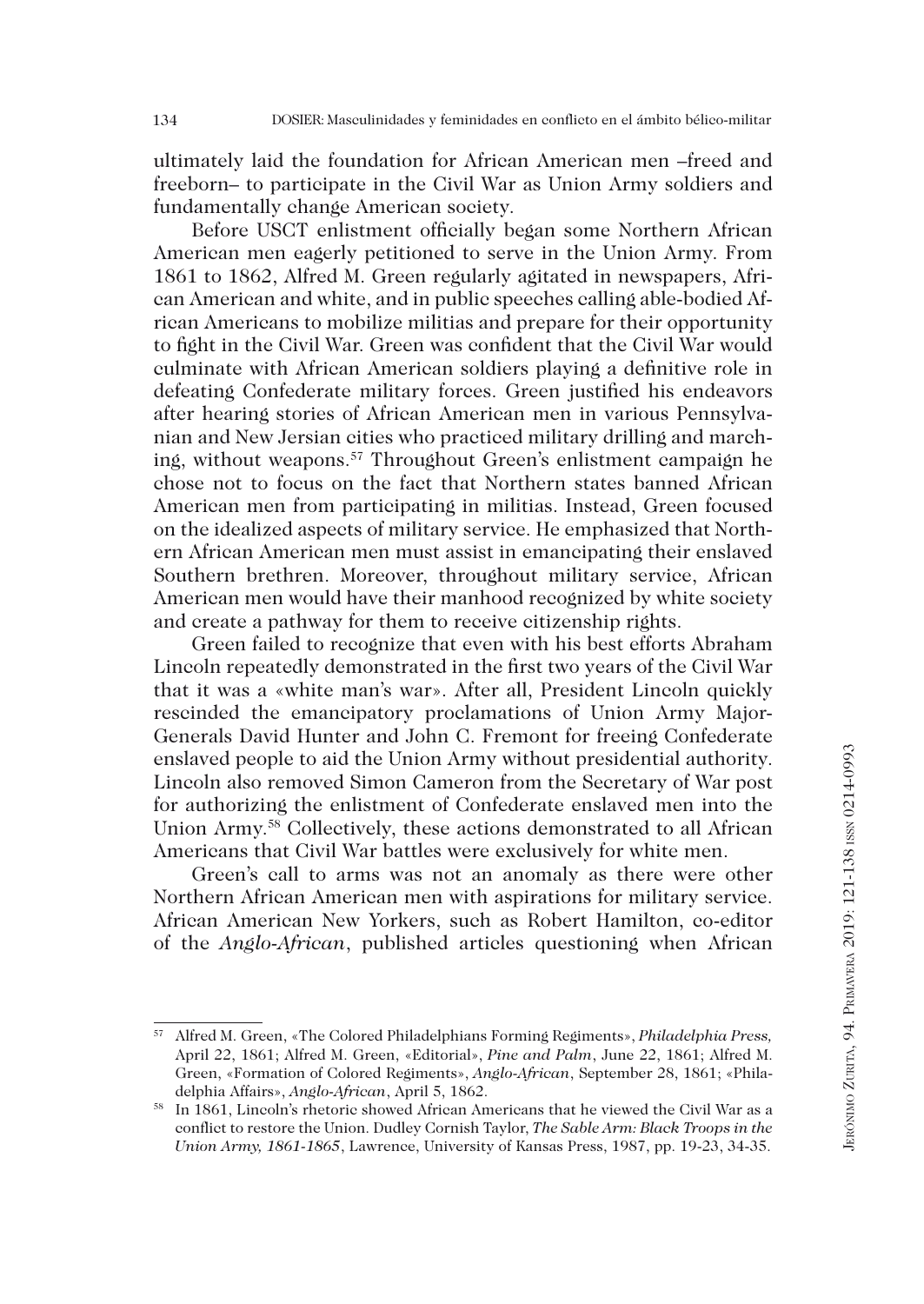American men would get the chance to serve.59 Meanwhile, African American men in New York City privately formed militias and drilled even though it was illegal. Unfortunately for the African American men training, the chief of police in New York City ordered them to cease their mobilization efforts due to fears of a violent response from local whites.<sup>60</sup> Whites considered militia members as protectors of patriotism, law, and order.<sup>61</sup>

Some Northern African American men opposed military service since African American men already had a well-established history of military service, but they did not receive full citizenship rights afterwards. When whites needed African American men to fight to defend and save the nation, they bravely answered the call to arms. In both the Revolutionary War and the War of 1812, African American men –freedmen and freeborn– fought alongside white men. In fact, in the War of 1812 Major-General, and future president, Andrew Jackson, lauded praise for the valor that African American men demonstrated at the Battle of New Orleans.62 The praise that African American men received during these times of national crisis temporarily gave them, and African Americans on the whole, a strong sense of pride and hope for an improvement in their status in American society. Unfortunately, when these wars ended, so did the recognition and memory of their military service. African American men never received citizenship rights, let alone recognition of their entitlement to fundamental human rights.<sup>63</sup>

Green's calls for African American men to mobilize went unanswered by African American men. Some openly condemned the request by publicly chastising Green. One unnamed African American Philadelphian composed a response to Green in the *Anglo-African*; the writer urged the paper's readers to remain skeptical of elite African Americans overtures for able-bodied men to pledge their lives and loyalty to the Union Army.

135

<sup>59</sup> The *Anglo-African* was an African American newspaper published in New York City. George Lawrence, Jr., «Colored Americans and the War», *Pine and Palm*, May 25, 1861; «We Should Not Drill», *op. cit.*

<sup>60</sup> Seraile, *New York's Black Regiments During the Civil War*, *op. cit.,* pp. 17, 21.

<sup>61</sup> Simon Newman, *Parades and the Politics of the Street: Festive Culture in the Early American Republic,* Philadelphia, University of Pennsylvania, 1997, pp. 16-17.

<sup>62</sup> William C. Nell, *Services of Colored Americans, in the Wars of 1776 and 1812*, Boston, Robert F. Wallcut, 1852, pp. 19-21; George Boker, *Washington and Jackson on Negro Soldiers. Gen. Banks on the Bravery of Negro Troops. Poem-The Second Louisiana*, Philadelphia, n.p., 1863, pp. 1-6; «Colored Men in the Revolution, and in the War of 1812», *Christian Recorder*, May 10, 1862.<br><sup>63</sup> Chandra Manning, *Troubled Refuge: Struggling for Freedom in the Civil War*, New York,

Alfred A. Knopf, 2016, pp. 84-85, 202, 212-226.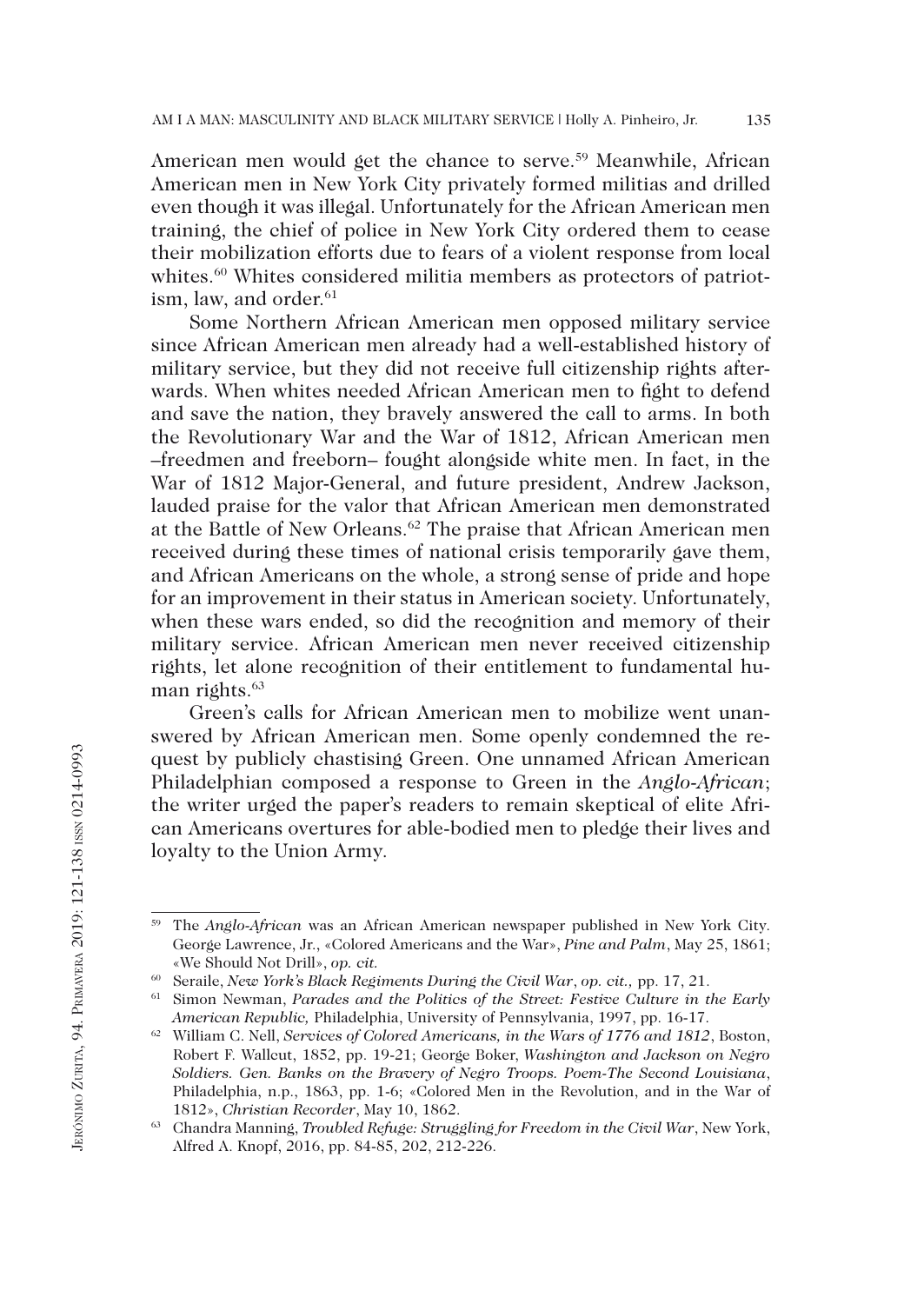Is this all wisdom this mode of reasoning, or is it a mistaken idea called into existence by a desire of fame? Is it a demanding necessity…to prove out manhood and liberty? Have not two centuries of cruel and unrequited servitude in this country alone entitled the children of this generation to the rights of men and citizens? Have we not done our share towards creating a national existence for those who now enjoy it to our degradation, ever devising evil for our suffering, heart-crushed race?<sup>64</sup>

The author's commentary shows that even though Northern African Americans were perhaps united in condemning the Confederacy and slavery, other tensions did not stop class divisions from materializing. After all, the author recognized that it would be working poor men who would serve and comprise the majority of ranks within the Union Army.

Most of the USCT soldiers examined here came from working poor families, and the removal of these able-bodied men from their households negatively impacted their family's economic stability. As previously noted, occupational discrimination relegated most African American men to working low-wage, physically demanding jobs that made it imperative for every member in their household to find employment, either full-time, part-time, or seasonal. Therefore, the removal of any member could potentially thrust their households into economic disarray. Green's idealism refused to acknowledge the material reality of most Northern African American families.

Public criticism to Green's enlistment campaign from Northern African Americans continued to show how Northern African American men opposed military service. In October 21, 1861, the *Anglo-African* published an editorial from an anonymous New Jersian author entitled, «We Should Not Drill». The defiant author pondered why Northern African American men should waste their time drilling and training in militias if there was no official call for African American men to serve. Instead of toiling away as faux soldiers the anonymous author felt that African American men should focus their efforts elsewhere.

But it is infinitely of greater importance that we strain every energy to drill our young men into habits of sobriety, frugality, chastity and economy that they attain to wealth, education and unity, that they may acquire force of character, positions of influence and the high standard of self-respect, that they may develop enterprise, talent, and other exemplary traits of character, and that they may all practically prove day by day that their highest unswerving hopes lie within a life of truth and righteousness.<sup>65</sup>

<sup>64</sup> «Formation of Colored Troops», *op. cit.*

<sup>65</sup> «We Should Not Drill», *op. cit.*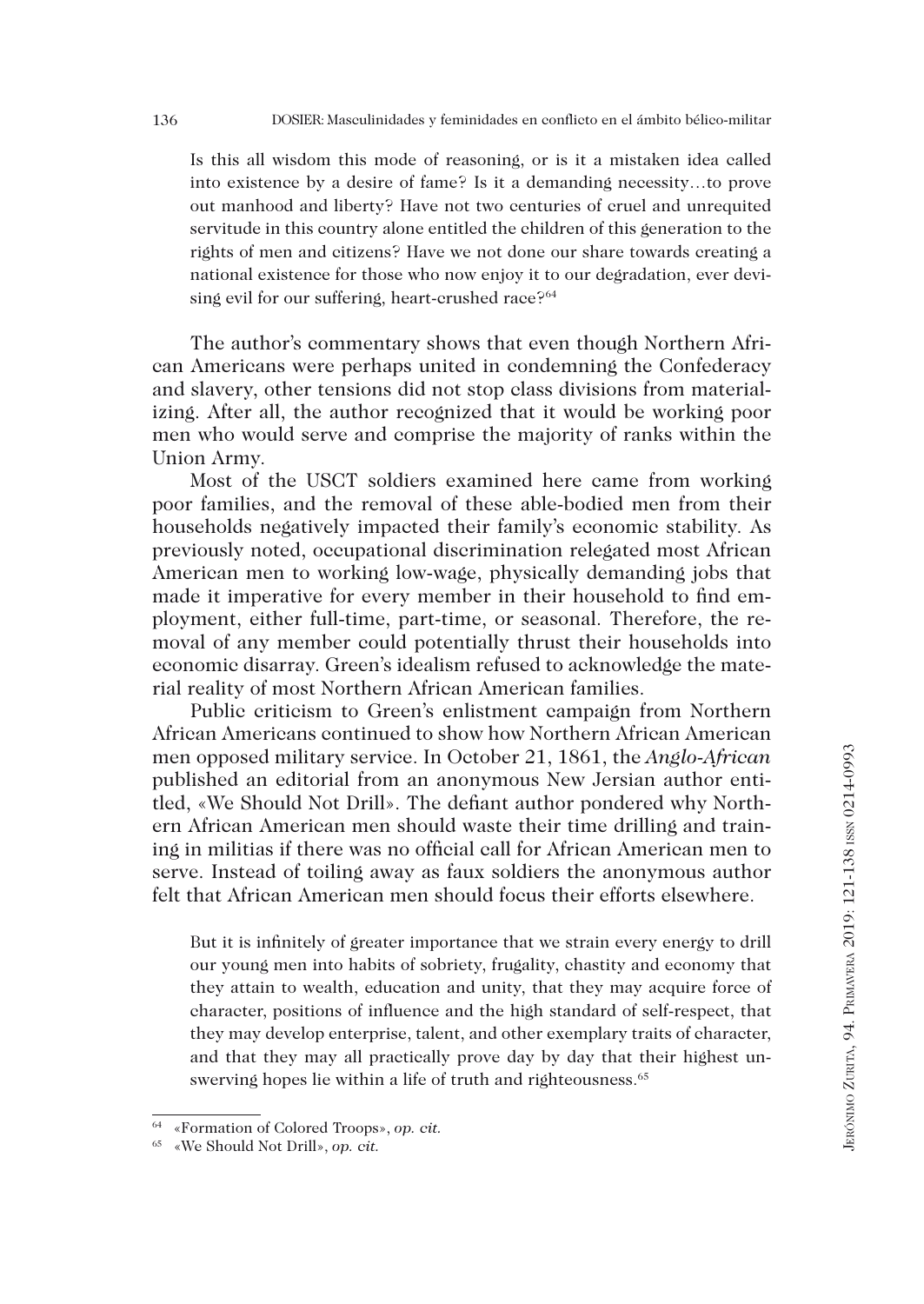The author believed that military drilling, at least in 1861, was a fruitless endeavor that did not improve the lives of Northern African Americans.

However, this rhetoric failed to acknowledge that the families and local African American communities recognized the manhood of countless African American men on a daily basis. Charles Deets, a future Sixth USCI soldier, engaged in a common-law marriage with Hannah Clark and they also had a child, Ella Irene, who was born on October 27, 1862, nearly eleven months before the couple legally married.66 Andrew White, a forthcoming Sixth USCI soldier, was a bachelor from 1850 until enlisting, and during this period he remained the primary wage-earner in his household. Due to a disability, Andrew's father, James Reeves, incurred, Andrew earned eight dollars per month, and he sent most of his wages home to his parents and seven siblings.<sup>67</sup> Also, Alfred Rothwell, a soon-to-be Third USCI soldier, and Elizabeth Harris legally wed in Chester, Pennsylvania, in 1857. The Rothwells also had three children –James, Isaac, and Hannah– who were all born before their father's enlistment.<sup>68</sup> To the families and friends of these three men, they were indeed *men* who created families and helped, with aid from every other household member through paid and unpaid labor, kept their households' economically stable.

A brief examination of twenty-five Philadelphian-born USCT soldiers, including Davis, White, and Rothwell, shows that these men were pivotal to their households long before enlisting in the Union. Ten men wed, legally and informally, before serving. From those marriages, the couples had a total of sixteen children –female and male–. The remaining fifteen soldiers were still bachelors. This high proportion of bachelors who would later enlist support the assertions of historians Paul Cimbala and Thomas Kemp who argued that most Civil War soldiers, of all races, were single at the time of the enlistment.<sup>69</sup> Though, remaining bachelors did not necessarily mean that these

<sup>66</sup> Deets and Clark lived together two years before Elle Irene's birth. Deposition of Charlotte Ann Morgan and Mary Ann Brown, on November 17, 1863; Deposition of Diana Clark, on October 21, 1868; Deposition of John W. Cornish, on September 11, 1868, in Charles Deets, Sixth USCI's, pension file. NARA-Washington, D.C.

<sup>67</sup> Deposition of Sarah Reeves, on January 31, 1884, in Andrew White, Sixth USCI pension, NARA-Washington, D.C. 68 Deposition of Sarah E. Lambert, on January 11, 1870; 1863 Copy of Marriage Certificate,

in Alfred Rothwell, Third USCI pension, NARA-Washington, D.C. 69 All of these historical studies primarily examined white soldiers in the Union and Con-

federate Armies. Paul Cimbala, *Veterans North and South: The Transition from Soldier to Civilian After the American Civil War*, Santa Barbara, California, Praeger, 2015, p. 47; Thomas Kemp, «Community and War: The Civil War Experience of Two New Hampshire Towns», in Maris Vinvskis (ed.), *Toward A Social History of the American Civil War*, Cambridge, Cambridge University Press, 1990, p. 68.